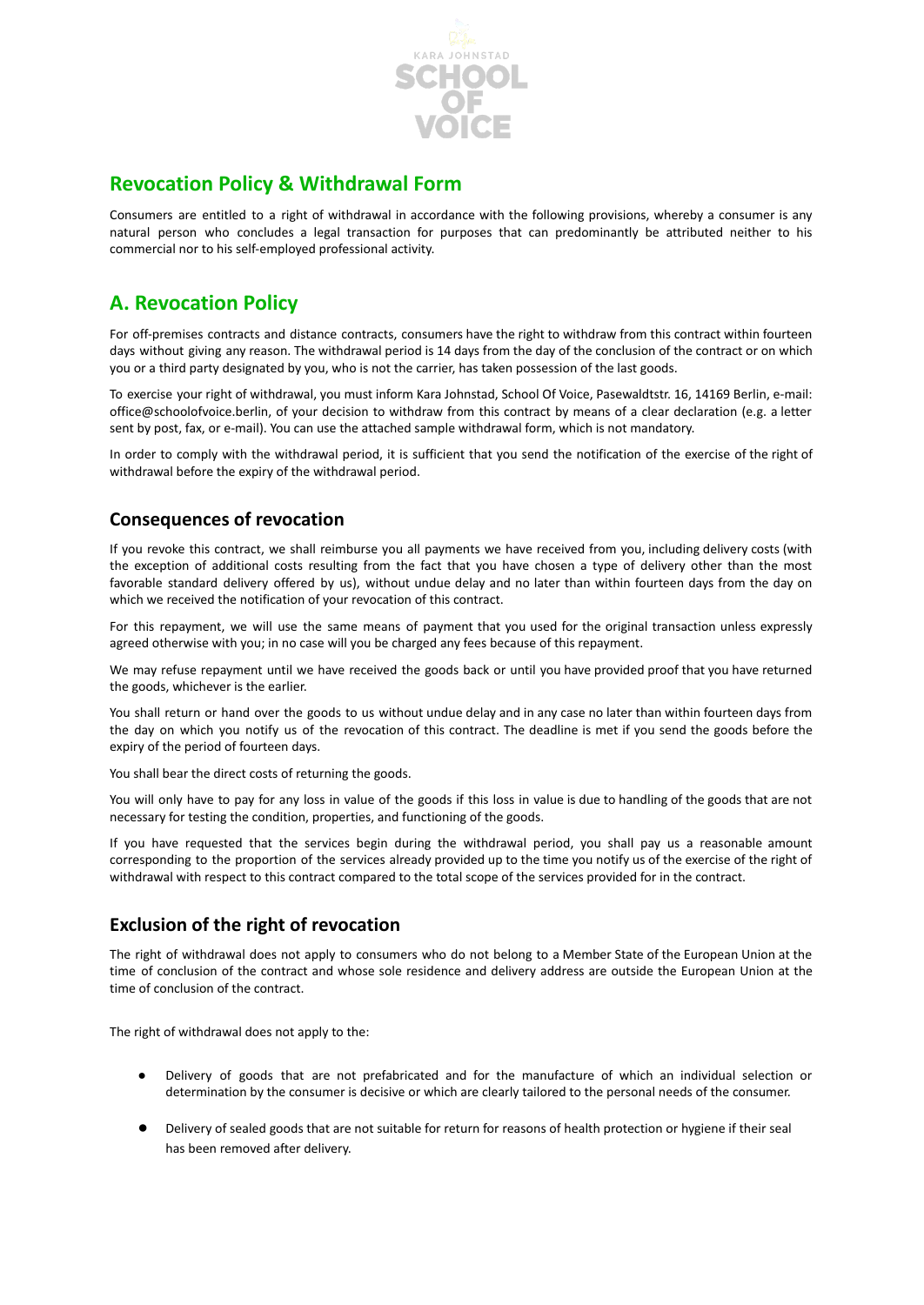

- Delivery of sound or video recordings or computer software in a sealed package, if the seal has been removed after delivery.
- Delivery of newspapers, periodicals, or magazines with the exception of subscription contracts.

#### **General notes**

- 1. Please avoid damage and contamination of the goods. If possible, please return the goods to us in the original packaging with all accessories and with all packaging components. If necessary, use protective outer packaging. If you no longer have the original packaging, please provide adequate protection against transport damage with suitable packaging.
- 2. If possible, please do not return the goods to us freight collect.
- 3. Please note that the aforementioned items 1-2 are not a prerequisite for the effective exercise of the right of withdrawal.

## **B. Sample Withdrawal Form**

If you wish to withdraw from the contract, you may do so using the attached sample withdrawal form, which is, however, not mandatory.

**See the following page.**

#### **Sample withdrawal form as PDF file**

Alternatively, you can download the revocation policy as a PDF file [here.](https://schoolofvoice.berlin/revocation-right)

Link: <https://schoolofvoice.berlin/revocation-right>